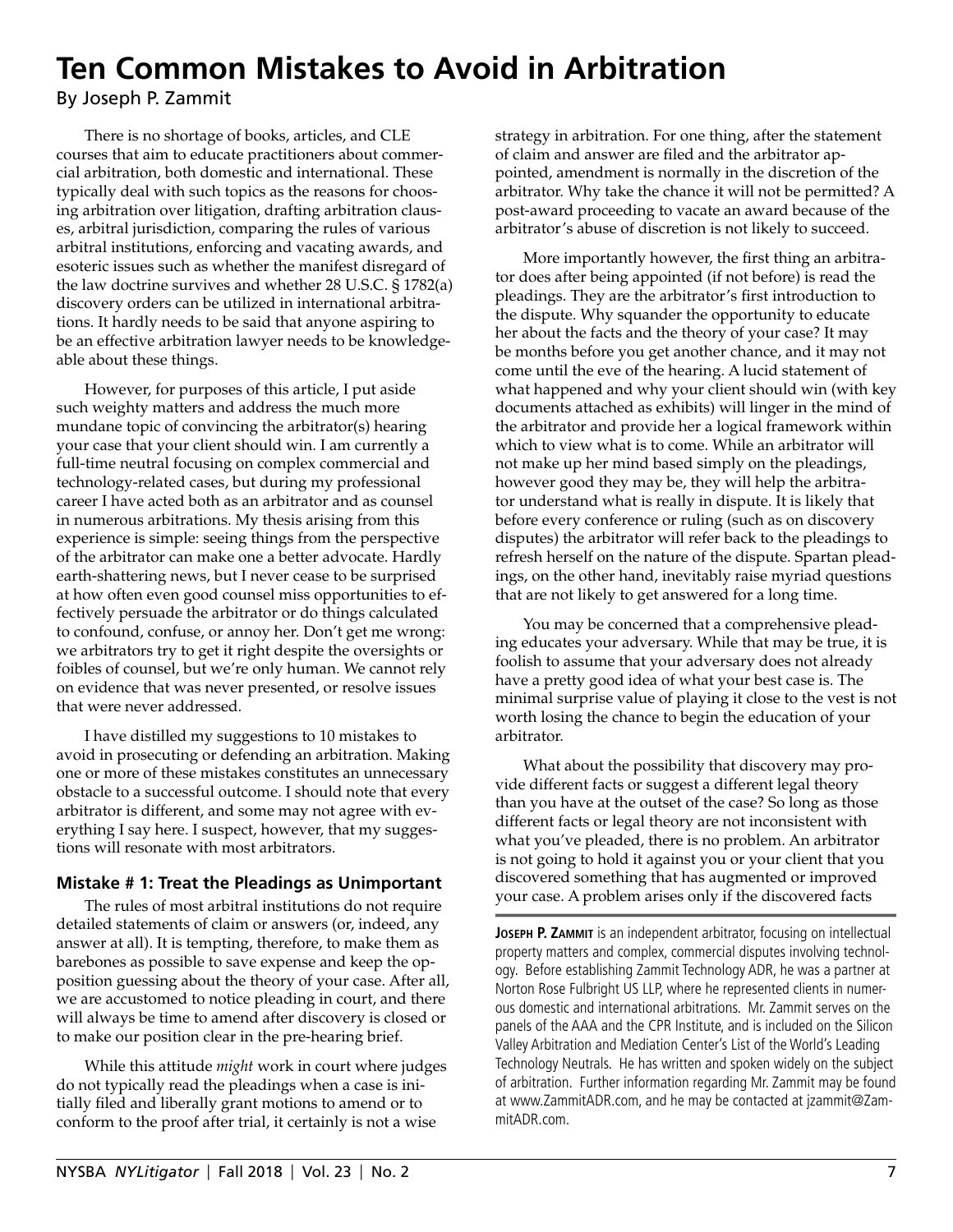undercut those you have pleaded or demonstrate that your legal theory cannot be supported. That, however, is a problem of your or your client's own making, because it suggests someone has not been straight with the arbitrator or has naively banked on the absence of contrary evidence to advance a false or questionable narrative. That kind of "problem" should not dissuade good counsel from drafting and filing as complete a statement of claim or defense as is possible with the facts then known to the pleader.

## **Mistake # 2: Insist on as Many Depositions, Interrogatories, Requests to Admit, and Document Production Requests as Possible**

Many advocates still approach arbitration as if it were a case filed in federal court. That is a mistake. There's a reason they call it "alternative" dispute resolution. Arbitration is supposed to be faster, cheaper, more efficient, and less formal than litigation. But many lawyers do their best to frustrate those goals by demanding the same kind of discovery as is permitted under the Federal Rules of Civil Procedure. Why? They say it's to make sure justice is served by having all the facts, but if truth be told it's more likely because they have a hard time moving out of their traditional, open-ended discovery comfort zone. It is somewhat ironic that in recent years the courts themselves have been trying to put the brakes on runaway discovery.

Of course, if your client really wants discovery *a la* the Federal Rules, they can—and should—write it into the arbitration clauses your client is agreeing to so that their wishes will be honored under the principle of party autonomy. If the arbitration clause is silent on the subject, though, and the other side is unwilling to agree, I would suggest that you be restrained in what you ask for. A demand for 20 depositions, 50 interrogatories, 100 requests to admit, and 250 document requests each beginning "All documents. . ." is likely to mark you as an arbitration novice and irritate many arbitrators who pride themselves as specialists in a process that is distinct from, and in many ways superior to, judicial litigation.

Few arbitration rules expressly authorize interrogatories or requests to admit.<sup>1</sup> I have never actually had a case, as either arbitrator or advocate, where they were utilized. Let's be honest, when was the last time you got an interrogatory answer or response to a request to admit (both typically drafted by counsel) that was really useful? Therefore, unless you have some compelling reason unique to your case, my advice is, retain your credibility and don't ask.

In contrast, document requests are generally permitted. The questions, though, are how specific and how closely related to the issues in the arbitration must the requests be. The answers depend on the applicable rules, whether the arbitration is domestic or international, and the predilections of the arbitrator. For example, Rule

22(b)(iii) of the *Commercial Arbitration Rules* of the American Arbitration Association permits the arbitrator to:

> require the parties, in response to reasonable document requests, to make available to the other party documents, in the responding party's possession or custody, not otherwise readily available to the party seeking the documents, reasonably believed by the party seeking the documents to exist and to be relevant and material to the outcome of disputed issues.

In practice, most arbitrators operating under the American Arbitration Association's (AAA) rules do not require a showing of relevance or materiality in advance and resolve that issue upon objection by the party resisting the request. How strictly an arbitrator applies the relevance/materiality standard varies by arbitrator and the facts of the case.

International arbitration, on the other hand, tends to reflect to some degree the hostility to discovery of its civil law origins. Some international rules do not expressly address the subject of document requests, while others leave it to the discretion of the tribunal. In many, if not most, international arbitrations nowadays, the subject is controlled by the International Bar Association's *Rules on the Taking of Evidence in International Arbitration*, which are adopted either by agreement of the parties or at the direction of the tribunal. Article 3(3) of the IBA Rules provides in relevant part that a Request to Produce shall contain:

> (a) (i) a description of each requested Document sufficient to identify it, or (ii) a description in sufficient detail (including subject matter) of a narrow and specific requested category of Documents that are reasonably believed to exist; in the case of Documents maintained in electronic form, the requesting Party may, or the Arbitral Tribunal may order that it shall be required to, identify specific files, search terms, individuals or other means of searching for such Documents in an efficient and economical manner;

> (b) a statement as to how the Documents requested are relevant to the case and material to its outcome . . . .

Thus the IBA Rules require significant specificity in posing document requests and puts the burden on the requesting party to identify in advance the relevance and materiality of the requested documents. A common device to organize document requests, the statement of their relevance and materiality, arguments over objections, and the tribunal's rulings is the so-called Redfern schedule (named after Alan Redfern). International arbitrators—especially those from civil law backgrounds—are generally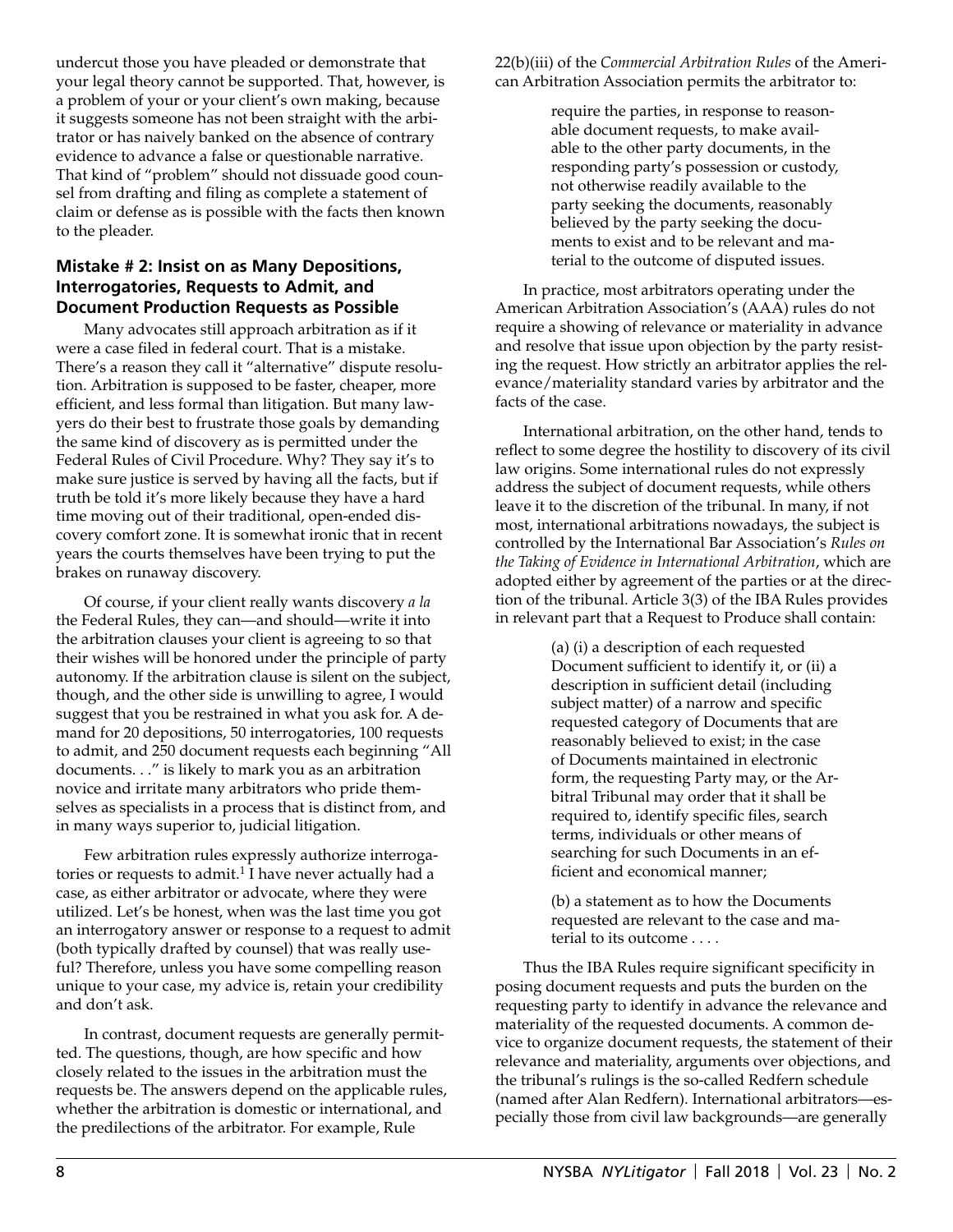stricter than U.S. domestic arbitrators about enforcing specificity, relevance, and materiality standards.

Savvy counsel will strive to pose document requests that are carefully targeted to elicit documents that will significantly enhance her case or undermine her opponent's, and not simply be redundant of those already in her possession. She will be prepared to advance strong arguments about why the documents sought are not merely relevant to the subject matter of the arbitration, but material (i.e*.*, important) to the resolution of the issues in dispute. (This goes double for international arbitration.) And she will avoid blunderbuss requests, which are likely to get short shrift from most experienced arbitrators.

When it comes to depositions, there is a definite dichotomy between international and domestic arbitration. Depositions are almost unheard of in international arbitrations. Except in rare circumstances, it is a waste of breath to even ask for one.

On the other hand, depositions in domestic arbitration have become more common in recent years, at least within limits. Some arbitral rules explicitly address the subject of depositions. For example, Rule L-3(f) of the *AAA's Procedures for Large, Complex Commercial Disputes*  provides:

> In exceptional cases, at the discretion of the arbitrator, upon good cause shown and consistent with the expedited nature of arbitration, the arbitrator may order depositions to obtain the testimony of a person who may possess information determined by the arbitrator to be relevant and material to the outcome of the case. The arbitrator may allocate the cost of taking such a deposition.

Other rules implicitly recognize an arbitrator's authority to permit the taking of depositions.2

Note, however, that the AAA procedures contemplate that depositions will be permitted only in exceptional cases and the International Institute for Conflict Prevention and Resolution's (CPR) rules emphasize "the desirability of making discovery expeditious and cost effective." In practice, where the parties are in disagreement, whether and how many depositions will be allowed depends on the inclinations of the arbitrator. In my experience, arbitrators are often skeptical of the argument that permitting depositions of adverse party employees will "streamline" their cross-examination at the hearing. More likely to succeed is an argument that a deposition is necessary because a witness is or likely will be unavailable to attend a hearing due to illness or infirmity, or because attendance at the hearing cannot be compelled or would cause a non-party significant inconvenience or expense. Arbitrators might also be inclined to permit a deposition

where they are convinced it may enable a party to discover facts essential to establishing its claim or defense; for this purpose, a 30(b)(6) type deposition of an adverse party representative might be appropriate. In short, don't just ask for depositions because you can, and be prepared with solid reasons to explain why you need to take a person's deposition even though they are available to testify at the hearing.

## **Mistake # 3: Ignore the Contract**

You're probably saying to yourself, "What competent lawyer ignores the contract?" My response is: more often than you would think.

I recently served as an arbitrator in a dispute in which one party was seeking reformation of the agreement between the parties. The parties battled back and forth vociferously about whether a basis for reformation had been shown. Curiously, until drawn to their attention by the arbitrators, neither side dealt with a provision in the arbitration clause that said the arbitrators were without authority to modify or amend the agreement. Even after the provision was pointed out, the party advocating reformation failed to address the question of arbitral jurisdiction head on, and the party opposing reformation devoted a single paragraph in its post-hearing brief to the issue.

Why this somewhat cavalier attitude to what one would think was a pretty fundamental point, especially in light of the arbitrators' expressed concern about it? Perhaps it was because it was not within the parties' preconceived theory of the case. Perhaps it was because they found no controlling legal authority on whether such language deprived the arbitrators of jurisdiction. Or perhaps it was because they simply missed it. I don't know. However, I think it was a mistake because they surrendered the opportunity to persuade the arbitrators one way or the other, and left the arbitrators to struggle with the issue on their own.

When preparing a claim or defense for an arbitration, counsel should scour the contract to ascertain what provisions might have a significant bearing on the outcome, and formulate their arguments accordingly. It rarely does any good to hide one's head in the sand and ignore problematic contractual provisions. It certainly makes no sense to ignore helpful provisions because you missed them or because you think the facts are so good for you that you don't need the help.

The practice of many, if not most, arbitrators is to read the contract soon after being appointed. You don't want to leave them to wonder why a seemingly pertinent provision such as the one in the example discussed above is not addressed in the pleadings. Most arbitrators take very seriously their obligation to enforce the contract. If the contract is clear, they are generally more comfortable making decisions based on that contract, if possible, than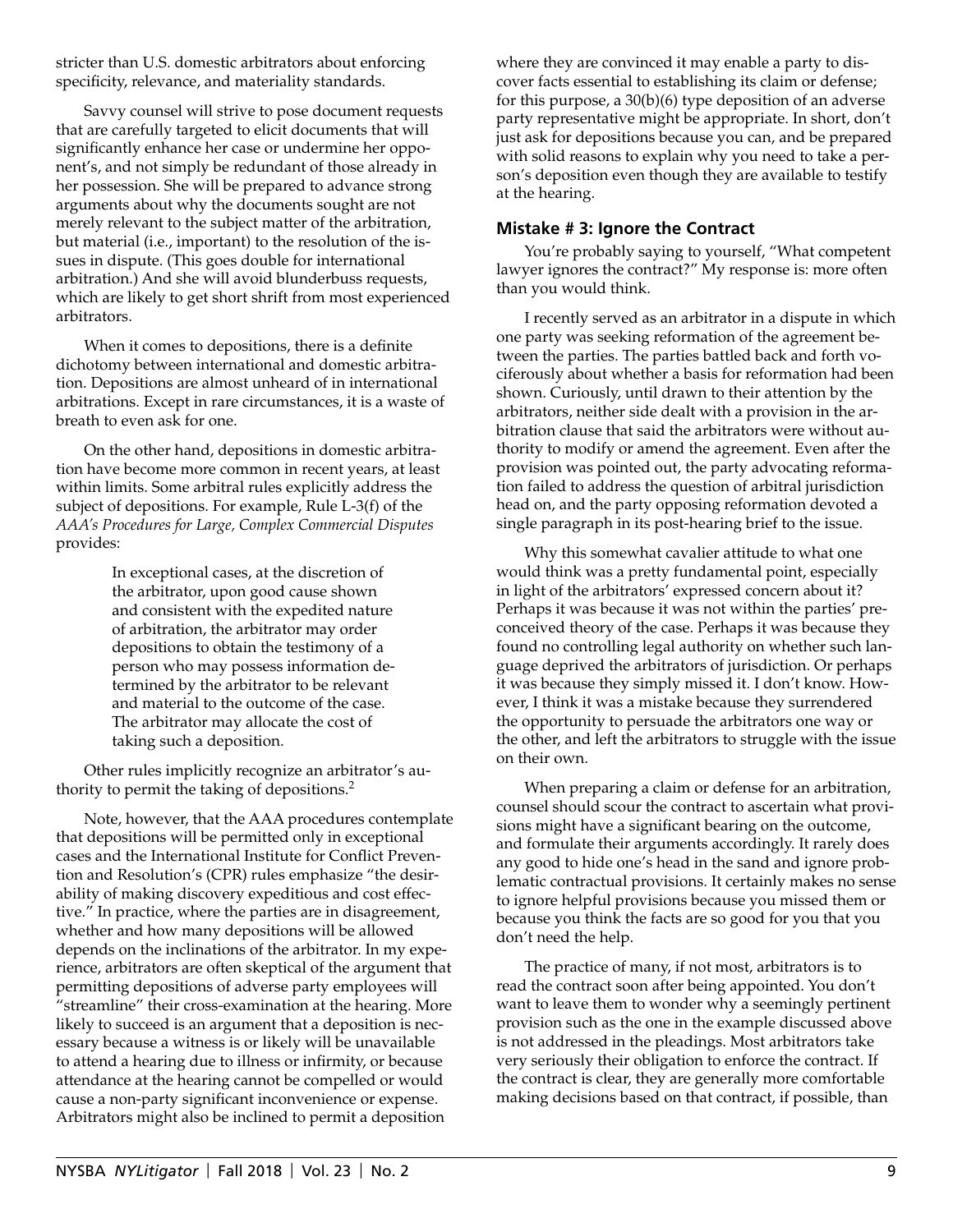in resolving tough witness credibility issues or weighing hotly contested expert opinions.

# **Mistake # 4: Rely on the Equities**

There seems to be an almost unconscious belief on the part of many counsel that arbitrators should want to do what's "just," regardless of "technical" legal rules or the formal provisions of the contract, and that this is what really distinguishes arbitrators from judges. Frankly, a few arbitrators seem to share this view.<sup>3</sup> This belief leads counsel who have what they feel is a sympathetic client and facts to focus on the "equities" and give relatively little attention to the legal arguments. I would suggest that that is a mistake.

Unless the parties have expressly agreed that the arbitrator may act as an "amiable composituer" or decide disputes *ex aequo et bono*, she is obligated to enforce the provisions of the arbitration clause and substantive law chosen by the parties. While courts will not vacate an award merely because an arbitrator erred in construing a contract or interpreting the applicable law, they can and will vacate an award (either on the basis that the arbitrator has exceeded her powers or through the manifest disregard doctrine) where an arbitrator has flagrantly and intentionally disregarded the terms of the contract or applicable law in an attempt to dispense her own brand of industrial justice.

More to the point for present purposes, however, I do not believe most arbitrators (especially if they are lawyers) *want* to decide cases this way. They are uncomfortable deciding matters based only on the abstract concept of doing the "right thing," unguided by established principles of law. Instead, they strive to understand what the parties agreed to in their agreement and to determine liability based on that understanding and their application of the substantive rules of law. To arbitrators, that constitutes doing "justice." Therefore, arguments pitched exclusively to fairness and equity are likely to receive a skeptical reception.

For example, in the arbitration I alluded to earlier, the party seeking reformation of the contract introduced an expert who testified that, based on the theory of economic rationality (i.e., that business people act in their own economic self-interest), it did not make any sense for that party to have made the agreement described in the contract as written because it was clearly a money-loser, and hence that the contract should be reformed to what the party claimed was the true intent of the parties. This testimony was unaccompanied by either any satisfactory evidence that the parties had in fact reached a different agreement than that set forth in the written contract, or by the citation of any legal authority that the principle of economic rationality can support a ruling in favor of reformation. Unsurprisingly, the panel held that, even aside from the question of jurisdiction, the party had failed to satisfy its burden of proof on the issue of reformation.

The foregoing does not mean that equities are unimportant. Arbitrators are human, and long to do what is fair. However, it does mean that an advocate must proffer a legally principled route to that "fair" result. Take advantage of the opportunity to submit well-reasoned prehearing and post hearing briefs, supported by citation of relevant legal authorities, to provide the legal framework upon which to build your case, and show how the legal principles apply to the facts.

## **Mistake # 5: Focus on Liability and Damages Will Take Care of Themselves**

Too often, advocates become so focused on proving or refuting liability that they do not pay enough attention to the question of damages. Respondents are particularly prone to fall into this trap out of fear that proffering an alternative damage theory suggests that they are implicitly conceding liability. This is not a problem unique to arbitration, and can be found in court litigation as well. Regardless of the forum, this attitude can lead to disastrous results. The classic example is the \$10.53 billion jury verdict in the Pennzoil-Texaco litigation (subsequently reduced by settlement to a mere \$3 billion).

Arbitrators are not jurors, and they are unlikely to view a respondent's alternative damages theory as a concession of liability. Simply attacking the claimant's damages analysis is necessary, but not sufficient. If the respondent fails to put in its own damages case, and if liability is found, the arbitrators will be left with only one side's version of what an appropriate damages award should be. Counsel for a respondent would be well-advised to devote substantial attention to developing and presenting relevant evidence and convincing expert testimony leading to the conclusion that claimant suffered quantifiable damages in an amount substantially less than that sought. Doing so may not only soften the blow of an adverse finding on liability, but may also result in the incidental benefit of calling into question the claimant's entitlement to a finding of liability: if claimant is inflating its requested damages, what else might it be exaggerating?

Claimants are not immune from the temptation to devote insufficient attention to damages. The danger here is not that the arbitrators will be left with a one-sided view of damages, but that they will be unconvinced by the view expounded by the claimant. Even if the respondent fails to put in its own damages case, it is not inevitable that the claimant will get what it asks for simply because it prevails on liability. An arbitrator is not precluded from slashing elements of a requested damages award because she feels that the evidence does not support them, or, for that matter, refusing to award any damages at all because she finds that they are speculative. It behooves claimant's counsel, therefore, to spend the time to develop a valid damages model, to find relevant evidence to satisfy that model, and to select and work with an experienced dam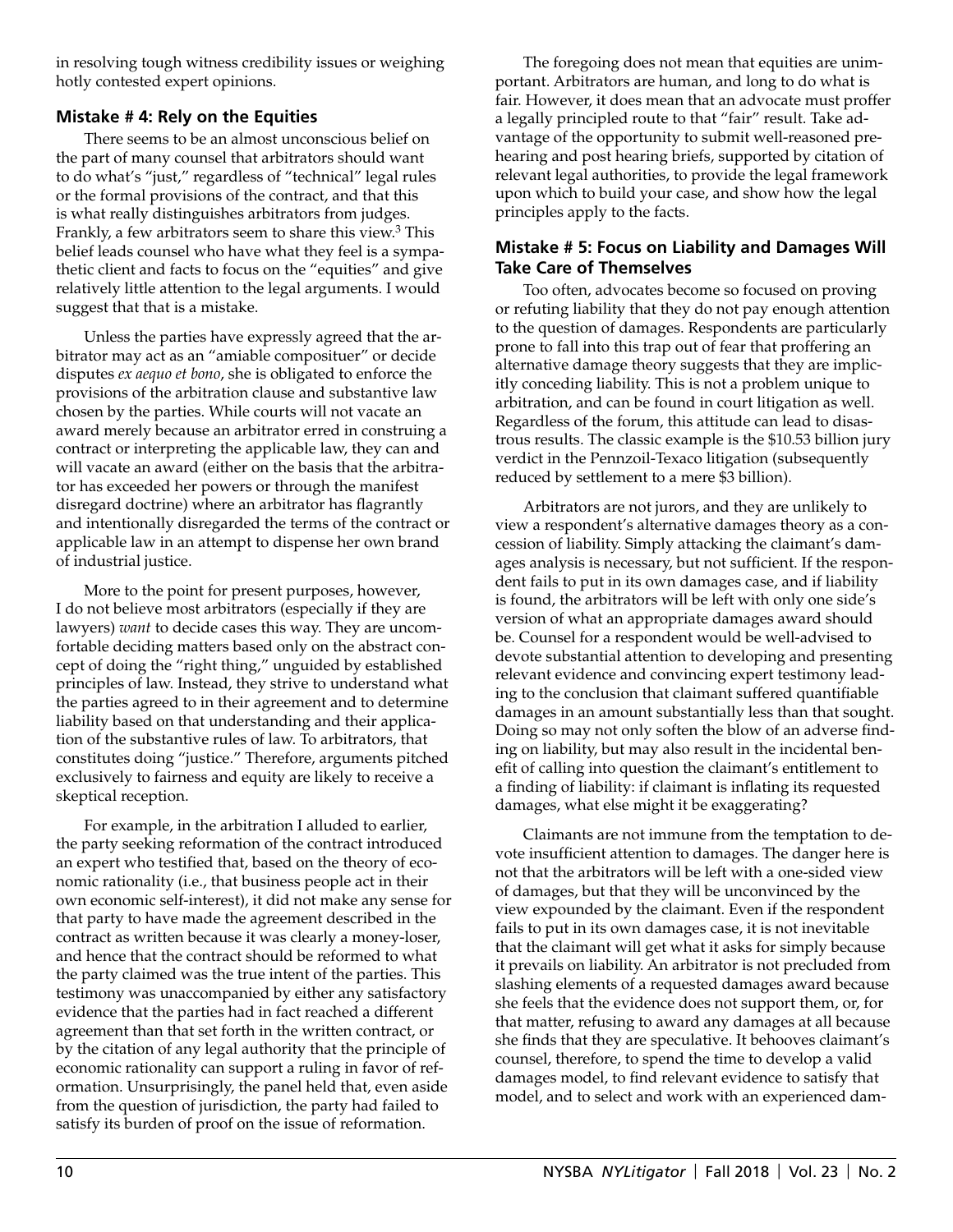ages expert to present a cogent and convincing damages case.

# **Mistake #6: Assume That a Tutorial Is Unnecessary Because the Arbitrator Is an Expert**

It is commonplace these days for arbitration clauses to specify that arbitrators have certain industry experience or technical backgrounds, and for arbitral organizations to maintain specialty panels of arbitrators with such experience and backgrounds. This is one of the reasons that arbitration often offers a superior dispute resolution mechanism than court litigation.

But just because the arbitrator possesses industry experience or a technical background does not mean that a tutorial may not be useful. If a matter involves complex information technology, for example, the fact that the arbitrator may be an attorney with substantial IT industry experience does not mean she will necessarily have expertise in the specific technical area involved in your arbitration. It may be quite helpful to provide a tutorial for the arbitrator on that specific area as background to her consideration of the evidence and determination of the relevant factual issues.

It is difficult to generalize on the subject of how tutorials should be conducted. Every case is different, and every arbitrator has her own predilections. For me, the chief benefit of a tutorial is to educate me about those aspects of the technology (or other area of specialized knowledge) as to which there is no dispute so that I will be in a better position to evaluate the evidence (including expert testimony) as to those aspects that are in dispute. I do not find it of much value to have two separate tutorials that themselves are in conflict, or that are used *sub rosa* to color disputed questions of fact. If a neutral statement is not possible, I'd rather scrap the idea of a separate tutorial altogether and just hear what the contending experts have to say during their respective hearing testimony.

Fortunately, this should not normally be necessary. Counsel can and should work together to develop a tutorial that is unbiased, technologically sound, and as complete as possible given the factual issues upon which the parties disagree. A tall order perhaps, but one that will pay dividends in terms of streamlining the hearing and providing a better-educated decision-maker.

One way to accomplish this is for the parties to mutually appoint a single expert whose sole function is to provide the tutorial, and who may not be examined about the specific technological issues in dispute in the arbitration. Alternatively, the arbitrator can, in consultation with the parties, appoint an expert to serve the same purpose. Yet another way is for the parties to jointly prepare a written or video description of the technology. This approach may provide a less satisfying tutorial, but has the advantage of avoiding the expense of a separate tutorial expert.

What form should the tutorial take? There are myriad possibilities. These include a live expert lecture, PowerPoint slides, a video presentation, animations, a stipulation of undisputed facts, glossaries, or some combination of these. What works best for any given matter depends on the subject matter, the extent to which the parties agree about the technology, the level of cooperation of counsel, and the preferences of the arbitrator.

Whatever method is chosen, it would be a waste to forgo the opportunity to provide a tutorial in those cases in which it would be helpful to the arbitrator. How do you know if it would be helpful? Listen to see if the arbitrator broaches the possibility or ask the arbitrator yourself.

# **Mistake #7: Don't Let the Arbitrator's Silly Questions Get in the Way**

We've all been there: you're comfortably into your examination of a witness, proceeding in a logical sequence to establish facts or an expert opinion consistent with your theory of the case, when out of left field, the arbitrator interrupts to ask you a question that (a) jumps ahead to matters you were planning to get to later in your examination, (b) makes no sense to you, (c) reveals a worrisome view of the facts or the law, or (d) raises a problem with your case that you were trying to skirt. While it may be tempting to give short shrift to the question and get back to your examination of the witness, I don't recommend that approach.

One of the advantages of arbitration over jury trials is the opportunity for real time feedback. With a jury, you typically don't know if you are in trouble until the verdict is in, by which time it is too late to do anything. An arbitrator's questions at least give you a hint regarding where her head is at. Use the opportunity to educate your arbitrator. Avoiding an arbitrator's question, or deferring a response, is only going to annoy and frustrate her or, worse, suggest that you are trying to conceal or avoid something.

Deal with the question head on. If the question raises something you planned to cover later with the witness, go with the flow. Respond with something like, "I was planning to get to that a bit later, but let me ask the witness right now." Whatever tactical advantage you had perceived in the planned sequence of your examination, it is outweighed by the value of immediately satisfying the arbitrator's interest or concern. If need be, you can always return to the point again at the time you had originally planned.

If the question does not seem to make sense or is just plain stupid (it happens), you might start with something like, "Could you please ask me that again, so I can make sure I'm answering the right question." If that fails to help, you need to do your best to explain—politely—why, for example, the fact that the respondent is a cat hater is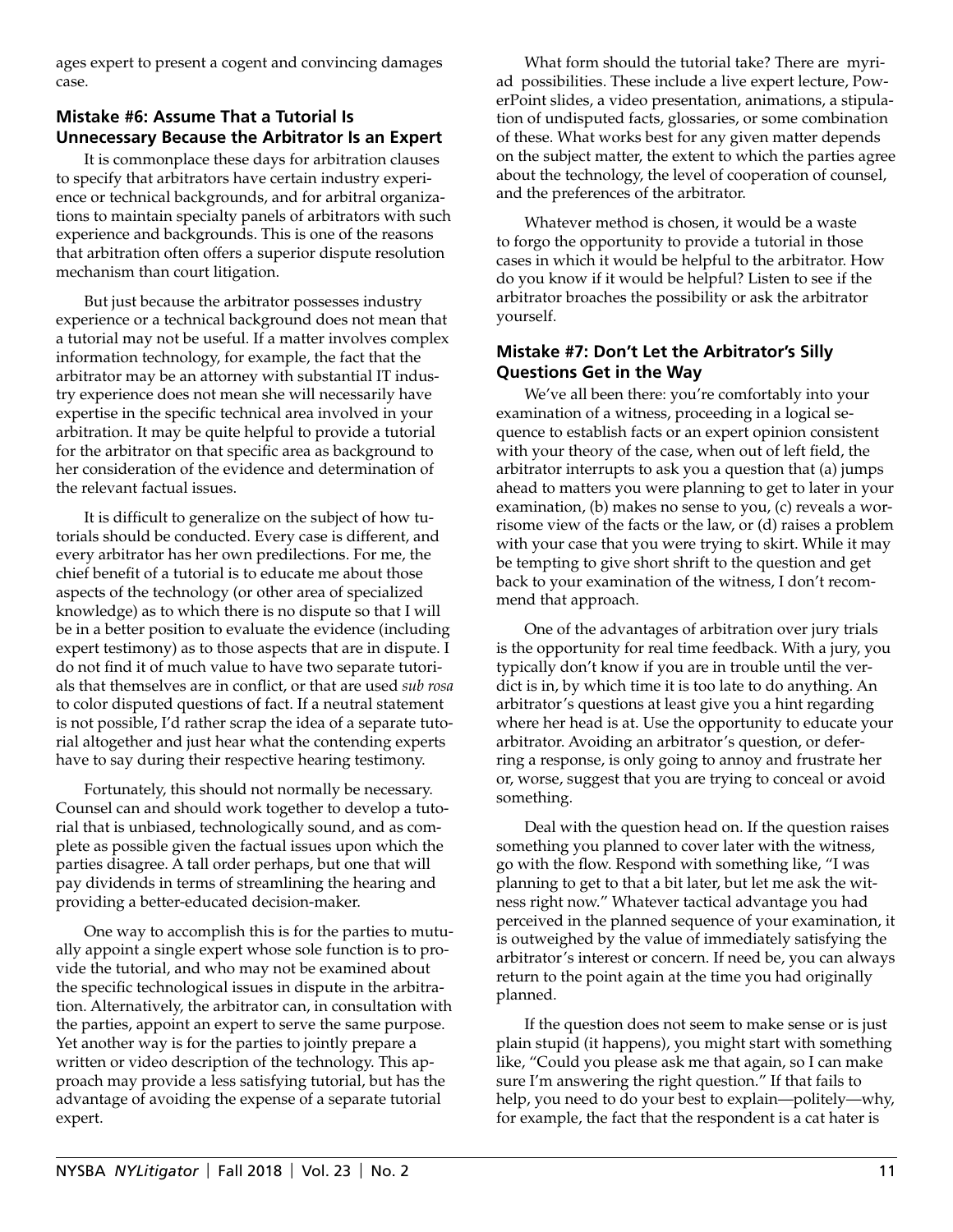not legally relevant to the issue of whether he breached a contract to provide outsourcing services. Needless to say, this must be done in a fashion that treats the question as a serious one, and avoids a tone that implies the arbitrator is playing with something less than a full deck.

An arbitrator's question may not be an unintelligent one, but rather suggest that her perception of the facts or the applicable law is one not favorable to your client. Here the response must be two-fold. First, you need to immediately answer the question calmly, succinctly, and in a way that conveys that the facts or the law (or both) actually support your client's position. This requires that you have a detailed command of the facts and the law, and the ability to use them to formulate a cogent answer on the spot. But often this is not enough. The question may be a red flag that the arbitrator has an inclination that must be addressed and overcome in presenting the balance of your evidence and in the post-hearing briefs.

An arbitrator's question may spotlight a hole or weak point in your case. Truth be told, if you have been hiding your head in the sand and have not already dealt with such a hole or weakness before the arbitrator asks the question, you are in trouble. The ostrich-like approach rarely is a wise strategy. You are usually best off acknowledging the problem from the beginning, and having an explanation or rationale worked out to deal with it. Having been upfront with your explanation, the arbitrator's question may never come, but if it does, you will be prepared to respond credibly and in as strong a manner as possible.

#### **Mistake #8: Never Use One Witness or Exhibit Where You Can Use Two or More**

Although counterintuitive, it is frequently true that the evidentiary hearing in an arbitration can last longer than a jury trial of an equivalent case in court. Why? Because overworked judges in busy venues often impose strict limits on the length of trials. It is not unusual for even complex matters, like patent cases, to be tried in four or five days. Arbitrators, on the other hand, are sensitive to the principle of party autonomy and more inclined to be flexible on the question of hearing length if the parties are in agreement. While there is value in having an adequate amount of time to present one's case, there is also the danger that evidence will expand to fill the time allotted. Aside from the waste of unnecessary time and expense, having three witnesses testify to essentially the same thing poses a strategic risk. Almost inevitably, two of the witnesses are going to be weaker than the third, and only result in dissipating the impact of the strong witness. Even worse is the risk that the multiple witnesses will contradict each other, even if only in small ways, either on direct or cross-examination, thereby undermining your case.

The best advice is to go with the fewest number of witnesses possible to make out your case or defense, and those of course should be the strongest of the possibilities, even though that may be an articulate lower level employee rather than a senior executive. I hasten to add that there is at least one exception to this rule. If you are planning to call adverse witnesses on your case in chief, it may be beneficial to call overlapping witnesses for exactly the same reasons you want to avoid doing that with your own witnesses: they may contradict, and thereby impeach, one another.

When it comes to exhibits, there is a kitchen sink approach on the part of many counsel. There will be many large binders (or the electronic equivalent) filled with hundreds of exhibits, generally broken down into joint exhibits, claimant's exhibits, and respondent's exhibits. Typically, only a relatively small percentage of these are referenced in any witness's testimony or even cited in any brief. Apparently, they are there "just in case." Yet counsel almost invariably move that all the exhibits be deemed in evidence.

What is the point? If the document was not important enough to address with a witness, or even cite in a brief, how material to your case can it be? Submitting such documents into evidence is, in effect, asking the arbitrator to do your work for you, and implicitly laying on her the burden to read, interpret, and determine the significance of the documents, unaided by any witness testimony or legal argument. That is, at best, unfair to the arbitrator and, at worst, constitutes a cynical attempt to lay the basis for a manifest disregard argument on a motion to vacate in the event of an unfavorable award. I do not believe an arbitrator has any obligation to consider such documents, and in fact think that attempting to do so is prone to error and borders on inappropriate *ex parte* factual investigation. My own view is that an arbitrator can and should exclude such documents from evidence.<sup>4</sup>

My recommendation to counsel is that they offer in evidence only the documents they actually use, and that they withdraw the unused documents at the end of the hearing or after submission of post-hearing briefs.

#### **Mistake #9: Give 'em the Ol' Razzle Dazzle**

By now, the use of animations, computer-driven presentation systems, projectors, charts, graphs, and all sorts of audio-visual aids during arbitrations is old hat. Sometimes it seems like counsel are competing for the title of "The Greatest Show on Earth." At the risk of sounding like a Luddite, I suggest that you show some restraint in the use of all the fancy technology and colorful graphics. It's not that I am against technology (after all, I concentrate on technology-related matters), it's just that I think overdoing it during the hearing can be distracting and become an obstacle—rather than an aid—to understanding. After all, your goal is to inform and persuade, not to entertain.